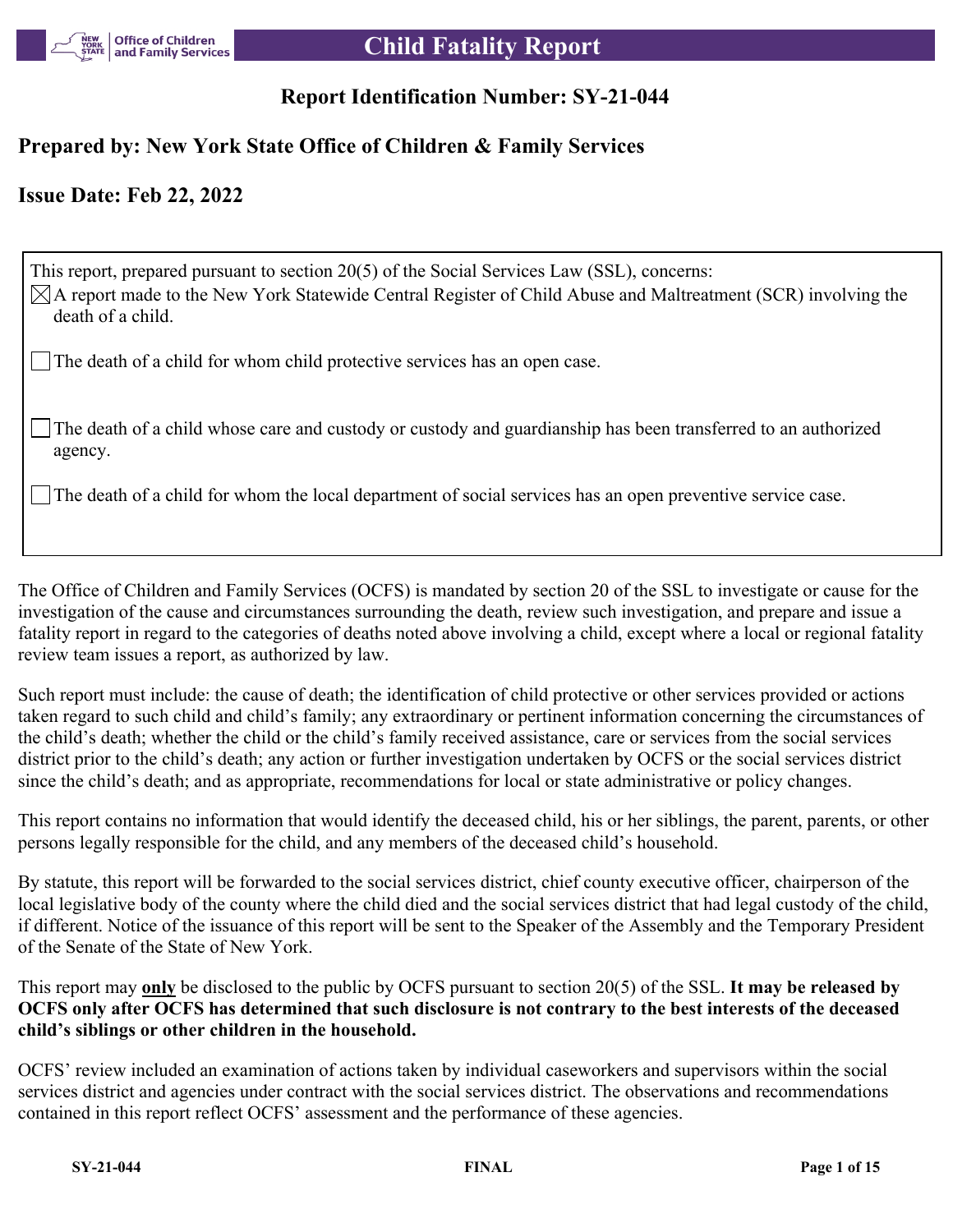

# **Abbreviations**

| <b>Relationships</b>                                 |                                                                       |                                       |  |  |  |
|------------------------------------------------------|-----------------------------------------------------------------------|---------------------------------------|--|--|--|
| <b>BM-Biological Mother</b>                          | <b>SM-Subject Mother</b>                                              | SC-Subject Child                      |  |  |  |
| <b>BF-Biological Father</b>                          | SF-Subject Father                                                     | OC-Other Child                        |  |  |  |
| MGM-Maternal Grand Mother                            | <b>MGF-Maternal Grand Father</b>                                      | FF-Foster Father                      |  |  |  |
| PGM-Paternal Grand Mother                            | PGF-Paternal Grand Father                                             | DCP-Day Care Provider                 |  |  |  |
| MGGM-Maternal Great Grand Mother                     | MGGF-Maternal Great Grand Father                                      | PGGF-Paternal Great Grand Father      |  |  |  |
| PGGM-Paternal Great Grand Mother                     | MA/MU-Maternal Aunt/Maternal Uncle PA/PU-Paternal Aunt/Paternal Uncle |                                       |  |  |  |
| <b>FM-Foster Mother</b>                              | <b>SS-Surviving Sibling</b>                                           | <b>PS-Parent Sub</b>                  |  |  |  |
| CH/CHN-Child/Children                                | <b>OA-Other Adult</b>                                                 |                                       |  |  |  |
|                                                      | Contacts                                                              |                                       |  |  |  |
| <b>LE-Law Enforcement</b>                            | <b>CW-Case Worker</b>                                                 | CP-Case Planner                       |  |  |  |
| Dr.-Doctor                                           | ME-Medical Examiner                                                   | <b>EMS-Emergency Medical Services</b> |  |  |  |
| DC-Day Care                                          | FD-Fire Department                                                    | <b>BM-Biological Mother</b>           |  |  |  |
| <b>CPS-Child Protective Services</b>                 |                                                                       |                                       |  |  |  |
|                                                      | <b>Allegations</b>                                                    |                                       |  |  |  |
| <b>FX-Fractures</b>                                  | <b>II-Internal Injuries</b>                                           | L/B/W-Lacerations/Bruises/Welts       |  |  |  |
| S/D/S-Swelling/Dislocation/Sprains                   | C/T/S-Choking/Twisting/Shaking                                        | B/S-Burns/Scalding                    |  |  |  |
| P/Nx-Poisoning/ Noxious Substance                    | <b>XCP-Excessive Corporal Punishment</b>                              | PD/AM-Parent's Drug Alcohol Misuse    |  |  |  |
| CD/A-Child's Drug/Alcohol Use                        | <b>LMC-Lack of Medical Care</b>                                       | <b>EdN-Educational Neglect</b>        |  |  |  |
| <b>EN-Emotional Neglect</b>                          | <b>SA-Sexual Abuse</b>                                                | M/FTTH-Malnutrition/Failure-to-thrive |  |  |  |
| IF/C/S-Inadequate Food/ Clothing/<br>Shelter         | <b>IG-Inadequate Guardianship</b>                                     | LS-Lack of Supervision                |  |  |  |
| Ab-Abandonment                                       | OTH/COI-Other                                                         |                                       |  |  |  |
|                                                      | <b>Miscellaneous</b>                                                  |                                       |  |  |  |
| <b>IND-Indicated</b>                                 | UNF-Unfounded                                                         | SO-Sexual Offender                    |  |  |  |
| Sub-Substantiated                                    | Unsub-Unsubstantiated                                                 | <b>DV-Domestic Violence</b>           |  |  |  |
| LDSS-Local Department of Social                      | <b>ACS-Administration for Children's</b>                              | NYPD-New York City Police             |  |  |  |
| Service                                              | Services                                                              | Department                            |  |  |  |
| PPRS-Purchased Preventive<br>Rehabilitative Services | TANF-Temporary Assistance to Needy<br>Families                        | FC-Foster Care                        |  |  |  |
| MH-Mental Health                                     | <b>ER-Emergency Room</b>                                              | <b>COS-Court Ordered Services</b>     |  |  |  |
| <b>OP-Order of Protection</b>                        | <b>RAP-Risk Assessment Profile</b>                                    | FASP-Family Assessment Plan           |  |  |  |
| <b>FAR-Family Assessment Response</b>                | Hx-History                                                            | Tx-Treatment                          |  |  |  |
| <b>CAC-Child Advocacy Center</b>                     | PIP-Program Improvement Plan                                          | yo-year(s) old                        |  |  |  |
| <b>CPR-Cardiopulmonary Resuscitation</b>             | ASTO-Allowing Sex Abuse to Occur                                      |                                       |  |  |  |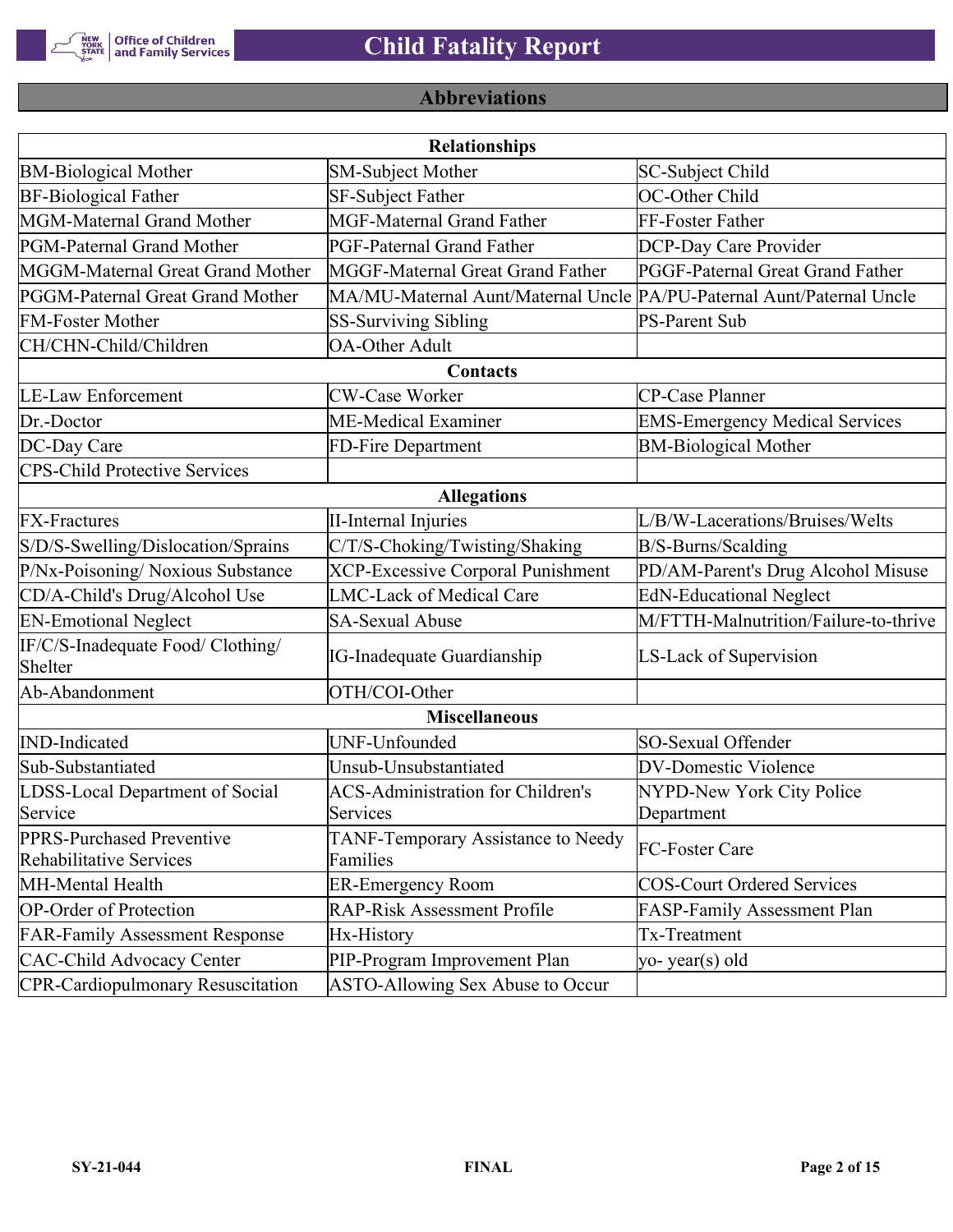

# **Case Information**

**Report Type:** Child Deceased **Jurisdiction:** Onondaga **Date of Death:** 09/06/2021

**Age:** 2 year(s) **Gender:** Female **Initial Date OCFS Notified:** 09/06/2021

**Presenting Information**

An SCR report alleged the parents did not provide the 2-year-old subject child with the level of supervision she required due to a medical condition. Between 7:00 PM- 8:00 PM, the child was upstairs playing in her bedroom unsupervised while the parents were downstairs. Around 8:00 PM, the mother checked on the child and discovered she was not breathing. At 8:10 PM, EMS was contacted. EMS responded and performed CPR; however, the child passed away. There were no visible injuries found on the child and there were no obstructions to her breathing. The parents had no explanation for the child's death.

#### **Executive Summary**

This fatality report concerns the death of the 2-year-old female subject child that occurred on 9/6/21. A report was made to the SCR on the same day alleging the parents did not provide adequate supervision for the child who had a health condition. The parents discovered the child unresponsive, and the child was unable to be revived. The parents did not have an explanation for the child's death. A duplicate report was made to the SCR on 9/7/21. At the time of the child's death, she resided with her parents and siblings, aged 10, 13 and 17 years. The siblings were assessed to be safe in the care of the parents.

Onondaga County Department of Children and Family Services (OCDCFS) coordinated investigative efforts with law enforcement upon receipt of the SCR reports. The family had no known criminal history. The criminal investigation was closed without charges. An autopsy was not performed, and the medical examiner's office noted the death was from "natural causes on a medically fragile child."

The parents reported the father and siblings went to a fair on the day of the child's death. The mother and child stayed home as the parents thought the child had a sinus infection. The child acted normally throughout the day while she played in her room. When the family returned from the fair, the parents went upstairs to spend time with the child. The child was discovered laying on her back, unresponsive and not breathing. A call was made to 911 and first responders arrived, took over resuscitation efforts and transported the child to the hospital where she was pronounced deceased.

OCDCFS gathered collateral information from first responders, including law enforcement. Information was gathered to assess the safety of the children from Early Intervention, the pediatrician and the siblings' schools. There were no concerns for the safety of the siblings or concerns for the care the parents provided to the child.

OCDCFS conducted home visits and completed required reports and Safety Assessments timely and accurately. The parents were offered and accepted grief counseling for themselves and the siblings. The allegations of Inadequate Guardianship, Lack of Supervision and DOA/Fatality were unsubstantiated against the parents regarding the child. OCDCFS did not find credible evidence to support the allegations. The investigation revealed the child had pre-existing health conditions and the parents properly supervised the child. Additionally, the parents acted appropriately when the child was found unresponsive. The case was closed on 11/9/21.

#### **PIP Requirement**

OCDCFS will submit a PIP to the Syracuse Regional Office within 30 days of the receipt of this report. The PIP will identify action(s) the OCDCFS has taken, or will take, to address the cited issue(s). For issues where a PIP is currently implemented, OCDCFS will review the plan and revise as needed to address ongoing concerns.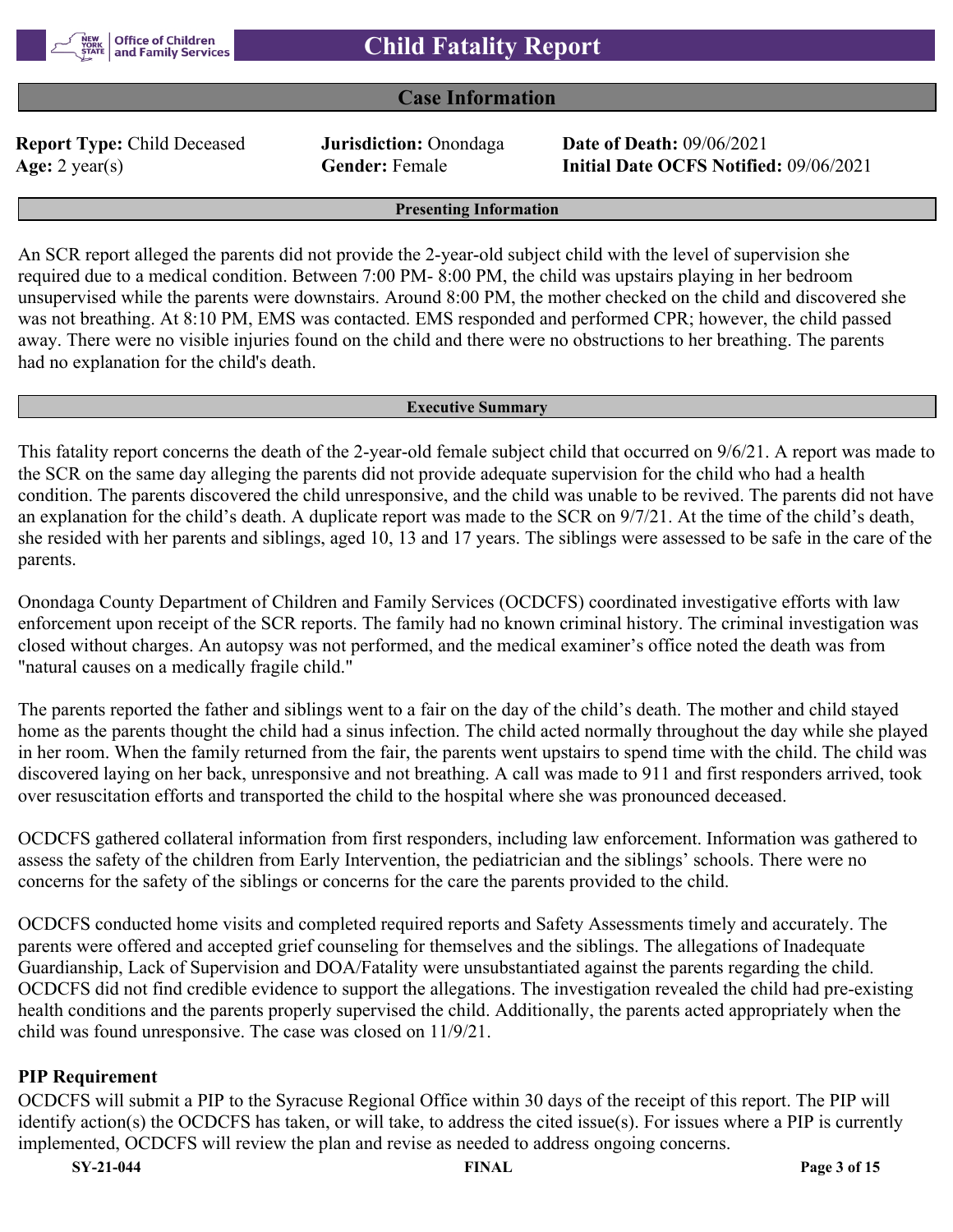

# **Findings Related to the CPS Investigation of the Fatality**

**Safety Assessment:**

 **Was sufficient information gathered to make the decision recorded on the:** o **Approved Initial Safety Assessment?** Yes o **Safety assessment due at the time of determination?** Yes **Was the safety decision on the approved Initial Safety Assessment appropriate?** Yes **Determination: Was sufficient information gathered to make determination(s) for all allegations as well as any others identified in the course of the investigation?** Yes, sufficient information was gathered to determine all allegations. **Was the determination made by the district to unfound or indicate appropriate?** Yes **Explain:** The decision to close the case was appropriate. **Was the decision to close the case appropriate?** Yes **Was casework activity commensurate with appropriate and relevant statutory**  Yes **or regulatory requirements?** Was there sufficient documentation of supervisory consultation? Yes, the case record notes a consultation took place, but no details noted.

**Explain:**

Casework activity was commensurate with case circumstances.

**Required Actions Related to the Fatality**

**Are there Required Actions related to the compliance issue(s)?** |  $\text{Yes } \times \text{No}$ 

# **Fatality-Related Information and Investigative Activities**

**Incident Information**

**Date of Death:** 09/06/2021 **Time of Death:** 09:10 PM

**Time of fatal incident, if different than time of death:** Unknown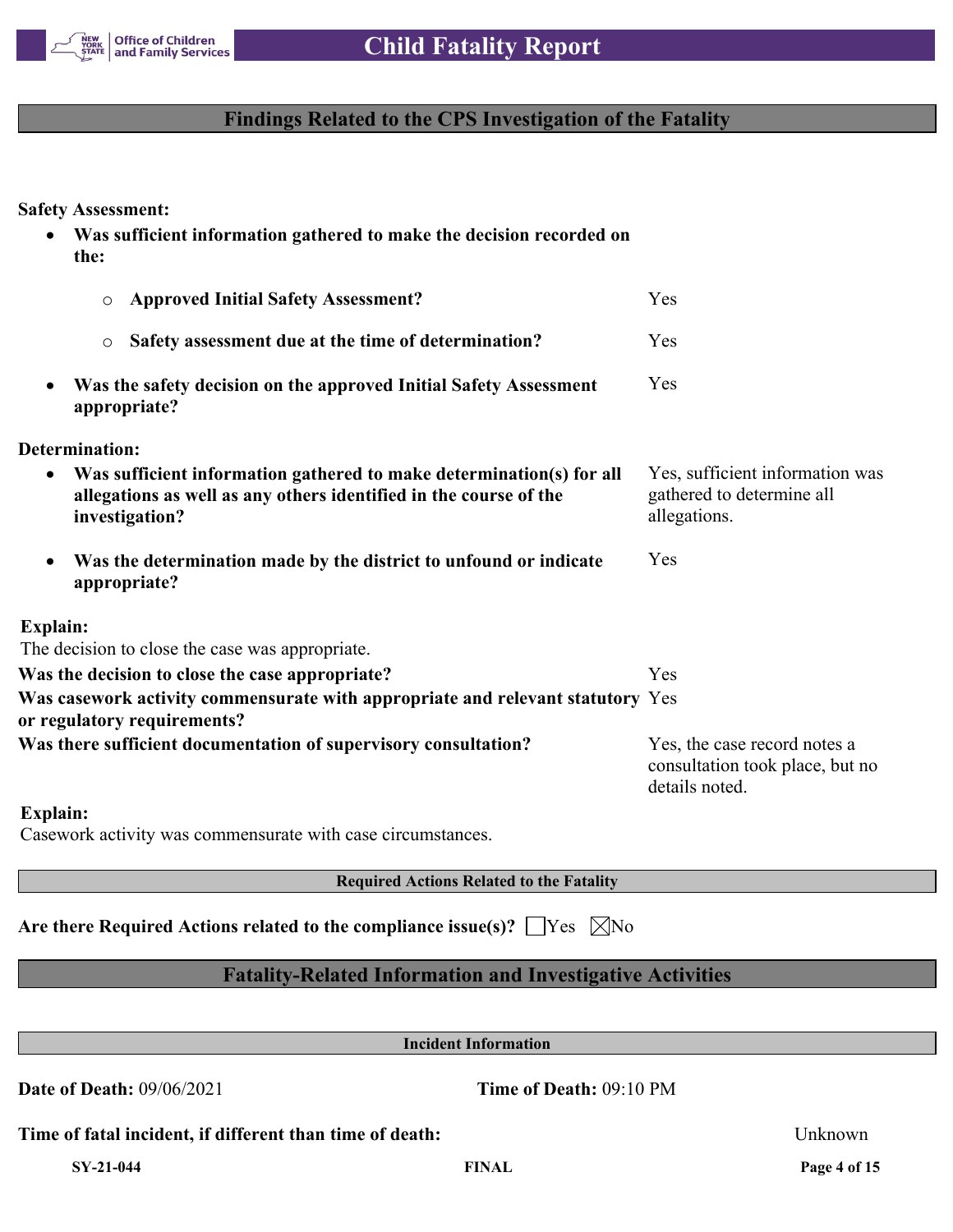

| County where fatality incident occurred:  |                                                                        | Onondaga                   |
|-------------------------------------------|------------------------------------------------------------------------|----------------------------|
| Was 911 or local emergency number called? |                                                                        | Yes                        |
| Time of Call:                             |                                                                        | 08:10 PM                   |
| Did EMS respond to the scene?             |                                                                        | Yes                        |
|                                           | At time of incident leading to death, had child used alcohol or drugs? | N/A                        |
| Child's activity at time of incident:     |                                                                        |                            |
| $\Box$ Sleeping                           | Working                                                                | Driving / Vehicle occupant |
| Playing                                   | Eating                                                                 | $\boxtimes$ Unknown        |
| $\vert$ Other                             |                                                                        |                            |
|                                           | Did child have supervision at time of incident leading to death? Yes   |                            |

**At time of incident was supervisor impaired?** Not impaired.

**At time of incident supervisor was:**

Distracted Absent

Asleep  $\boxtimes$  Other: **In another room** 

**Total number of deaths at incident event:**

**Children ages 0-18:** 1

**Adults:** 0

| <b>Household Composition at time of Fatality</b> |
|--------------------------------------------------|
|--------------------------------------------------|

| <b>Household</b>           | Relationship                            | Role                | Gender | Age          |
|----------------------------|-----------------------------------------|---------------------|--------|--------------|
| Deceased Child's Household | Deceased Child                          | Alleged Victim      | Female | $2$ Year(s)  |
| Deceased Child's Household | Father                                  | Alleged Perpetrator | Male   | $47$ Year(s) |
| Deceased Child's Household | Mother                                  | Alleged Perpetrator | Female | $35$ Year(s) |
| Deceased Child's Household | Sibling                                 | No Role             | Female | $10$ Year(s) |
| Deceased Child's Household | Sibling                                 | No Role             | Female | $13$ Year(s) |
| Deceased Child's Household | Sibling                                 | No Role             | Female | $17$ Year(s) |
| Other Household 1          | Other Adult - Father of 13 and 17yo SSs | No Role             | Male   | $37$ Year(s) |
| Other Household 2          | Other Adult - Mother of 10yo SS         | No Role             | Female | $34$ Year(s) |

#### **LDSS Response**

On 9/6/21, OCDCFS received the initial fatality report from the SCR. Within the first 24 hours of the investigation, OCDCFS contacted law enforcement and notified the district attorney's office of the death. A CPS history check was completed and the sources of the reports were contacted.

On 9/7/21, a home visit was made, and the parents were interviewed together. Information was gathered that the child had developmental delays and physical medical conditions that were treated since the child's birth. On the day of the death, the father and the three siblings went to a fair while the mother and child stayed home. The parents believed the child had a bacterial infection she was prone to, and they attempted to contact the pediatrician. They were unable to obtain a prescription that day and were waiting to hear back from the pediatrician. The child acted normally throughout the day and the mother was either in the same room as the child or using a baby monitor to supervise the child throughout the day.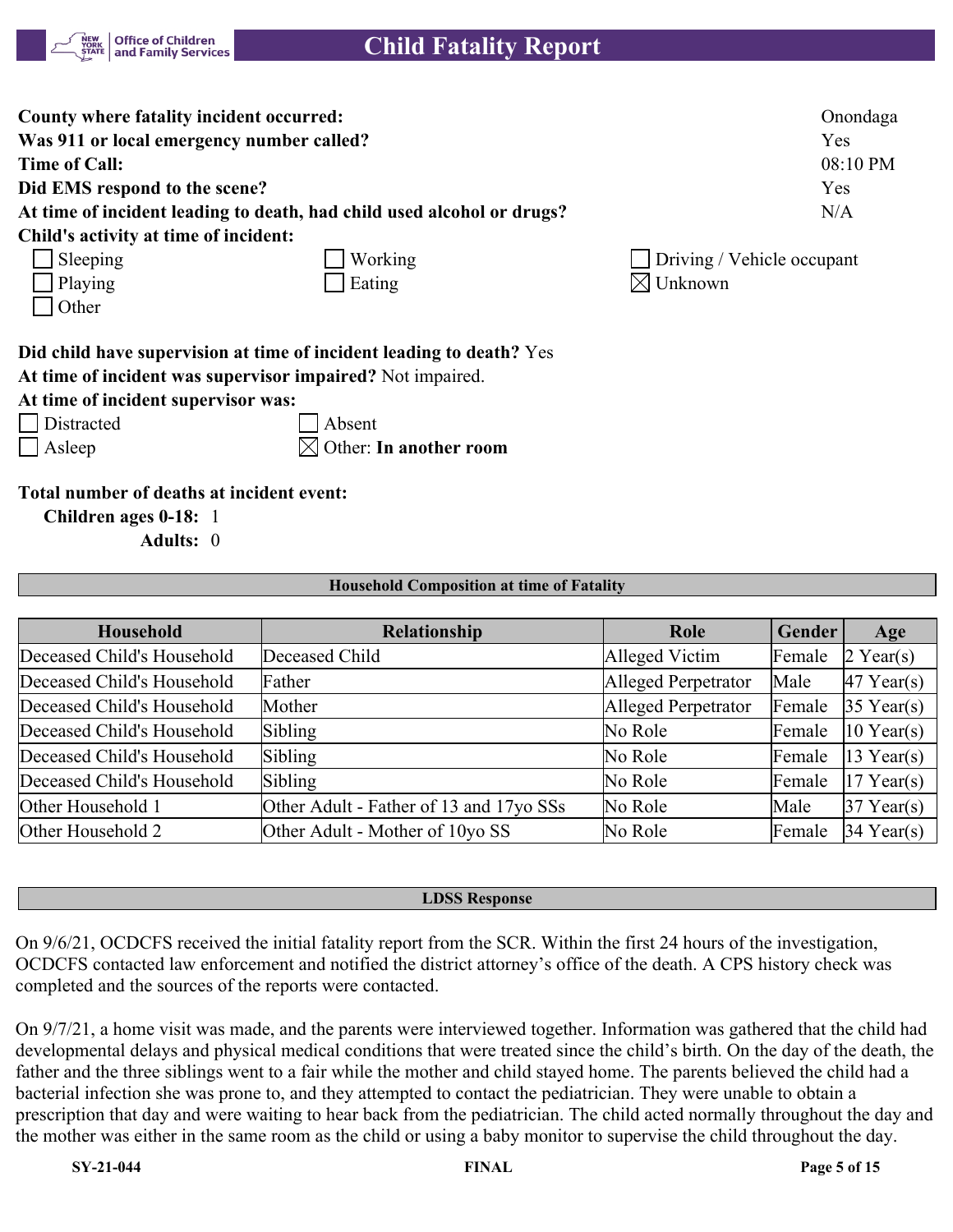

There were no sounds on the monitor that would indicate there was a concern for the child. When the family came home around 7:45 PM, the parents went upstairs to be with the child. The mother saw the child laying on her back and she was not moving. The father called 911 and performed CPR until first responders arrived and took over resuscitation efforts. The siblings were interviewed and provided information that they were downstairs eating while their parents and the subject child were upstairs. The siblings heard commotion coming from upstairs, but the parents told them to stay downstairs. The siblings let the first responders into the home. The siblings did not have any additional information regarding the child's death.

Information collected by law enforcement was consistent with the recollection the parents provided to OCDCFS. OCDCFS gathered additional information from first responding officers who stated the father was performing CPR upon their arrival. Law enforcement took over CPR until EMS arrived and transported the child to the hospital. The criminal investigation was closed without charges.

OCDCFS gathered information from the child's Early Intervention specialist who did not have concerns for the child and believed the parents cared for the children properly. Additionally, the school district did not have concerns for the care the parents provided to the children and stated they were a "great family." Attempts were made to contact the mother of the 10-year-old sibling and the father of the 13 and 17-year-old siblings to no avail.

OCDCFS offered the family services in response to the death including grief counseling. The family utilized the service. It remained unknown if the family utilized funeral assistance. The case was appropriately determined and closed as the family did not require further involvement with OCDCFS.

**Official Manner and Cause of Death**

**Official Manner:** Natural **Primary Cause of Death:** From a medical cause **Person Declaring Official Manner and Cause of Death:** Medical Examiner

#### **Multidisciplinary Investigation/Review**

# **Was the fatality investigation conducted by a Multidisciplinary Team (MDT)?**Yes

# **Was the fatality referred to an OCFS approved Child Fatality Review Team?**Yes

**Comments:** The death was referred to an OCFS approved Child Fatality Review Team.

| <b>SCR Fatality Report Summary</b>               |                                        |                            |                                     |  |  |
|--------------------------------------------------|----------------------------------------|----------------------------|-------------------------------------|--|--|
|                                                  |                                        |                            |                                     |  |  |
| <b>Alleged Victim(s)</b>                         | <b>Alleged Perpetrator(s)</b>          | Allegation(s)              | <b>Allegation</b><br><b>Outcome</b> |  |  |
| 059441 - Deceased Child, Female, 2<br><b>Yrs</b> | 059442 - Mother, Female, 35<br>Year(s) | DOA / Fatality             | Unsubstantiated                     |  |  |
| 059441 - Deceased Child, Female, 2<br><b>Yrs</b> | 059442 - Mother, Female, 35<br>Year(s) | Lack of Supervision        | Unsubstantiated                     |  |  |
| 059441 - Deceased Child, Female, 2<br><b>Yrs</b> | $ 059443$ - Father, Male, 47 Year(s)   | Inadequate<br>Guardianship | Unsubstantiated                     |  |  |
| 059441 - Deceased Child, Female, 2<br><b>Yrs</b> | 059442 - Mother, Female, 35<br>Year(s) | Inadequate<br>Guardianship | Unsubstantiated                     |  |  |
| 059441 - Deceased Child, Female, 2<br><b>Yrs</b> | $ 059443$ - Father, Male, 47 Year(s)   | DOA / Fatality             | Unsubstantiated                     |  |  |
| SY-21-044                                        | <b>FINAL</b>                           |                            | Page 6 of 15                        |  |  |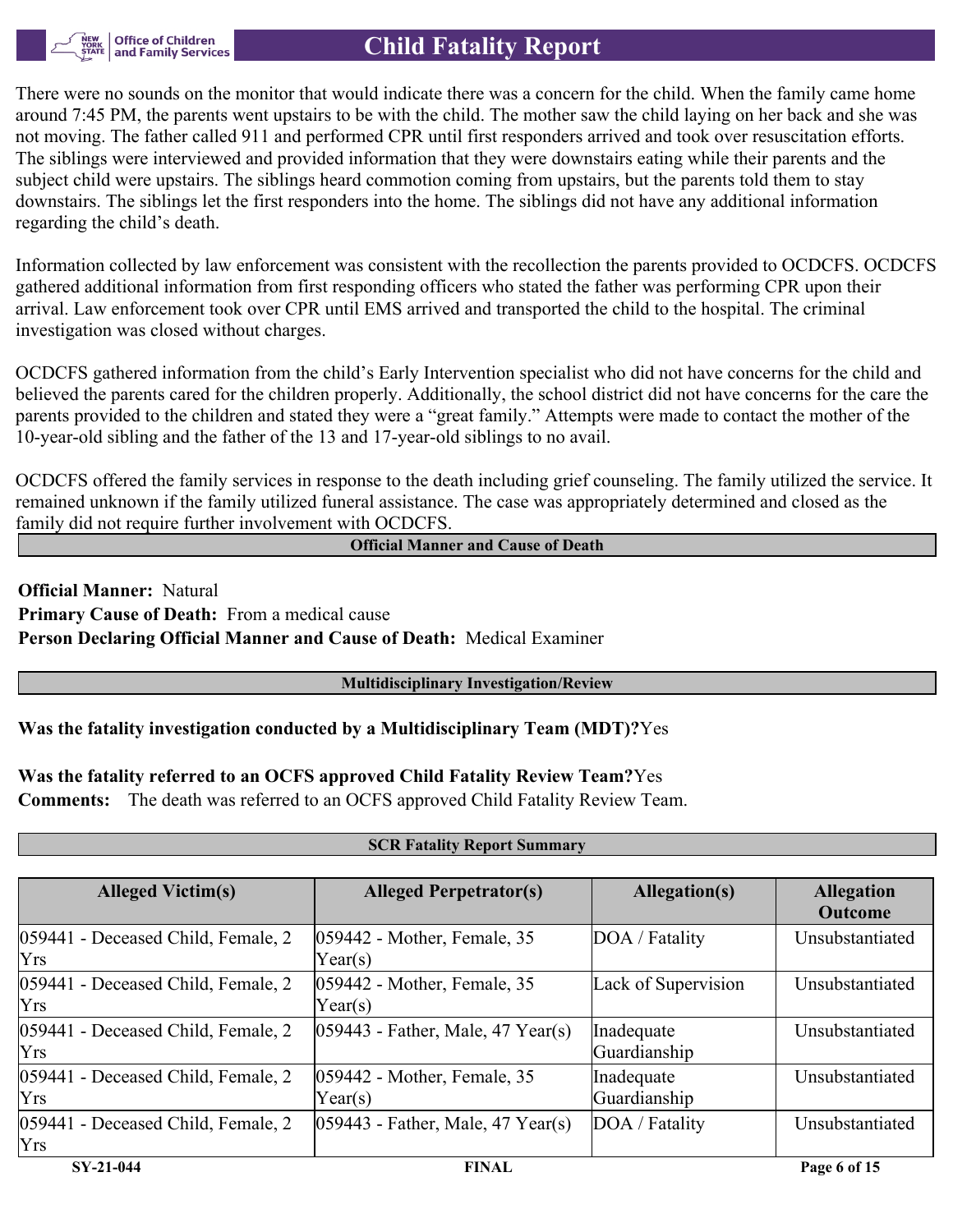

| $[059441$ - Deceased Child, Female, 2 $[059443$ - Father, Male, 47 Year(s) Lack of Supervision |  | Unsubstantiated |
|------------------------------------------------------------------------------------------------|--|-----------------|
| Yrs                                                                                            |  |                 |

#### **CPS Fatality Casework/Investigative Activities**

|                                                                                                                                                                           | <b>Yes</b>  | No          | N/A | <b>Unable to</b><br><b>Determine</b> |
|---------------------------------------------------------------------------------------------------------------------------------------------------------------------------|-------------|-------------|-----|--------------------------------------|
| All children observed?                                                                                                                                                    | $\boxtimes$ |             |     |                                      |
| When appropriate, children were interviewed?                                                                                                                              | $\boxtimes$ |             |     |                                      |
| Alleged subject(s) interviewed face-to-face?                                                                                                                              | $\boxtimes$ |             |     |                                      |
| All 'other persons named' interviewed face-to-face?                                                                                                                       |             | $\boxtimes$ |     |                                      |
| <b>Contact with source?</b>                                                                                                                                               | $\boxtimes$ |             |     |                                      |
| All appropriate Collaterals contacted?                                                                                                                                    | $\boxtimes$ |             |     |                                      |
| Was a death-scene investigation performed?                                                                                                                                | $\boxtimes$ |             |     |                                      |
| Was there discussion with all parties (youth, other household members,<br>and staff) who were present that day (if nonverbal, observation and<br>comments in case notes)? | $\boxtimes$ |             |     |                                      |
| Coordination of investigation with law enforcement?                                                                                                                       | $\boxtimes$ |             |     |                                      |
| Was there timely entry of progress notes and other required<br>documentation?                                                                                             | IX          |             |     |                                      |

#### **Additional information:**

Despite attempts to contact the absent parents, OCDCFS did not interview the absent parents face-to-face.

|                                                                                                                                                 | Yes         | N <sub>0</sub> | N/A | <b>Unable to</b><br><b>Determine</b> |
|-------------------------------------------------------------------------------------------------------------------------------------------------|-------------|----------------|-----|--------------------------------------|
| Were there any surviving siblings or other children in the household?                                                                           | $\boxtimes$ |                |     |                                      |
| Was there an adequate assessment of impending or immediate danger to surviving siblings/other children in the<br>household named in the report: |             |                |     |                                      |
| <b>Within 24 hours?</b>                                                                                                                         | $\times$    |                |     |                                      |
| At 7 days?                                                                                                                                      | $\boxtimes$ |                |     |                                      |
| At 30 days?                                                                                                                                     | $\times$    |                |     |                                      |
| Was there an approved Initial Safety Assessment for all surviving<br>siblings/ other children in the household within 24 hours?                 | $\boxtimes$ |                |     |                                      |
| Are there any safety issues that need to be referred back to the local<br>district?                                                             |             | $\boxtimes$    |     |                                      |

| adequate?   | When safety factors were present that placed the surviving siblings/other<br>children in the household in impending or immediate danger of serious<br>harm, were the safety interventions, including parent/caretaker actions |  |              |
|-------------|-------------------------------------------------------------------------------------------------------------------------------------------------------------------------------------------------------------------------------|--|--------------|
| $SY-21-044$ | <b>FINAL</b>                                                                                                                                                                                                                  |  | Page 7 of 15 |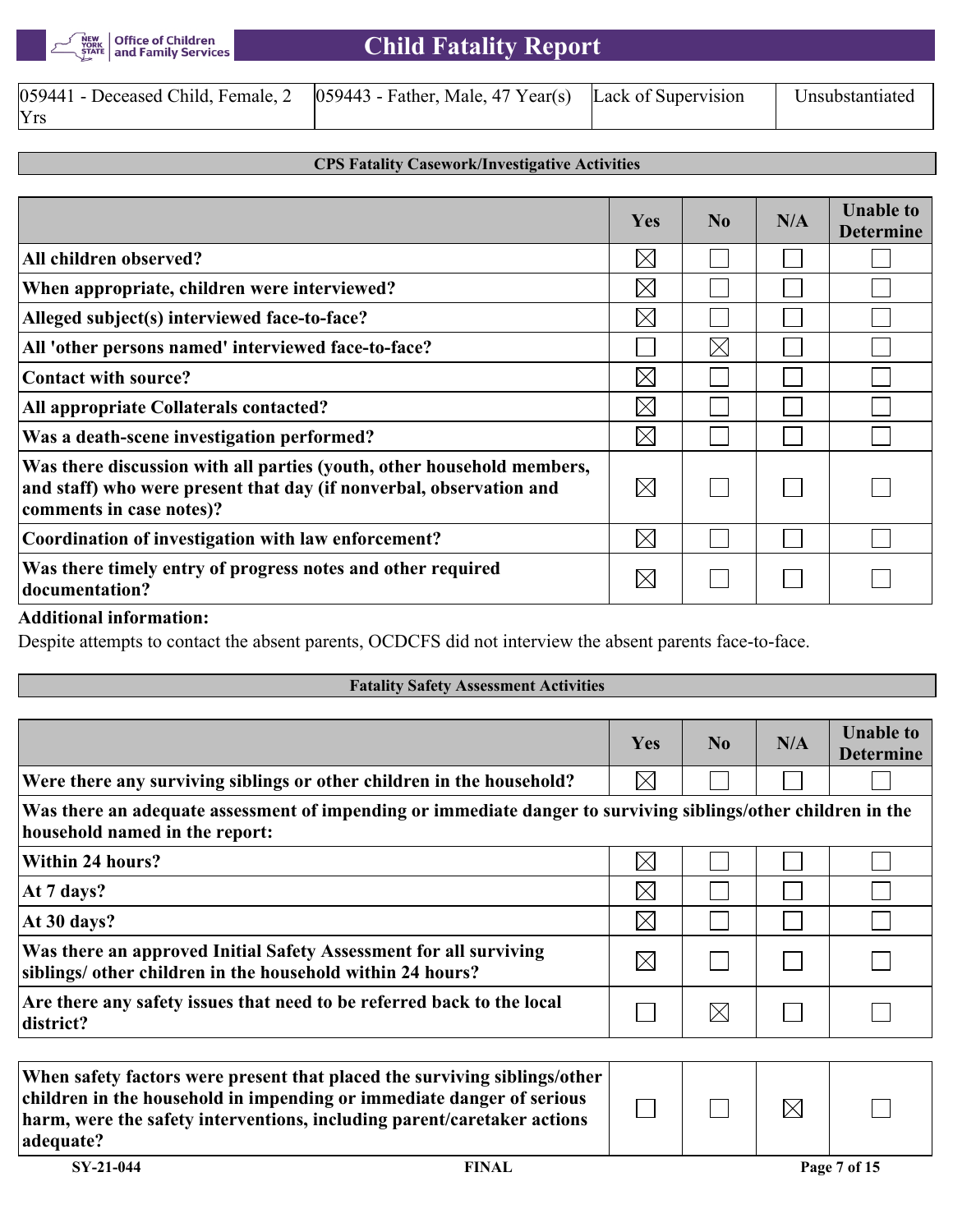

#### **Fatality Risk Assessment / Risk Assessment Profile**

|                                                                                                                                                             | Yes         | N <sub>0</sub> | N/A | <b>Unable to</b><br><b>Determine</b> |
|-------------------------------------------------------------------------------------------------------------------------------------------------------------|-------------|----------------|-----|--------------------------------------|
| Was the risk assessment/RAP adequate in this case?                                                                                                          | $\boxtimes$ |                |     |                                      |
| During the course of the investigation, was sufficient information<br>gathered to assess risk to all surviving siblings/other children in the<br>household? |             |                |     |                                      |
| Was there an adequate assessment of the family's need for services?                                                                                         | $\boxtimes$ |                |     |                                      |
| Did the protective factors in this case require the LDSS to file a petition<br>in Family Court at any time during or after the investigation?               |             | $\times$       |     |                                      |
| Were appropriate/needed services offered in this case                                                                                                       |             |                |     |                                      |

# **Placement Activities in Response to the Fatality Investigation**

|                                                                                                                                                                                                       | Yes | N <sub>0</sub> | N/A | <b>Unable to</b><br><b>Determine</b> |
|-------------------------------------------------------------------------------------------------------------------------------------------------------------------------------------------------------|-----|----------------|-----|--------------------------------------|
| Did the safety factors in the case show the need for the surviving<br>siblings/other children in the household be removed or placed in foster<br>care at any time during this fatality investigation? |     |                |     |                                      |
| Were there surviving children in the household that were removed either<br>as a result of this fatality report / investigation or for reasons unrelated<br>to this fatality?                          |     |                |     |                                      |
| <b>Explain as necessary:</b><br>No children needed to be removed as a result of the fatality.                                                                                                         |     |                |     |                                      |

#### **Legal Activity Related to the Fatality**

**Was there legal activity as a result of the fatality investigation?** There was no legal activity.

#### **Services Provided to the Family in Response to the Fatality**

| <b>Services</b>               | <b>Provided</b><br>After<br><b>Death</b> | Offered,<br>but<br><b>Refused</b> | Offered,<br><b>Unknown</b><br>if Used | <b>Not</b><br><b>Offered</b> | <b>Needed</b><br>but<br>Unavailable | N/A         | <b>CDR</b><br><b>Lead to</b><br>Referral |
|-------------------------------|------------------------------------------|-----------------------------------|---------------------------------------|------------------------------|-------------------------------------|-------------|------------------------------------------|
| <b>Bereavement counseling</b> |                                          |                                   |                                       |                              |                                     |             |                                          |
| <b>Economic support</b>       |                                          |                                   |                                       |                              |                                     | $\boxtimes$ |                                          |
| <b>Funeral arrangements</b>   |                                          |                                   | $\times$                              |                              |                                     |             |                                          |
| <b>Housing assistance</b>     |                                          |                                   |                                       |                              |                                     | $\boxtimes$ |                                          |
| <b>Mental health services</b> |                                          |                                   |                                       |                              |                                     |             |                                          |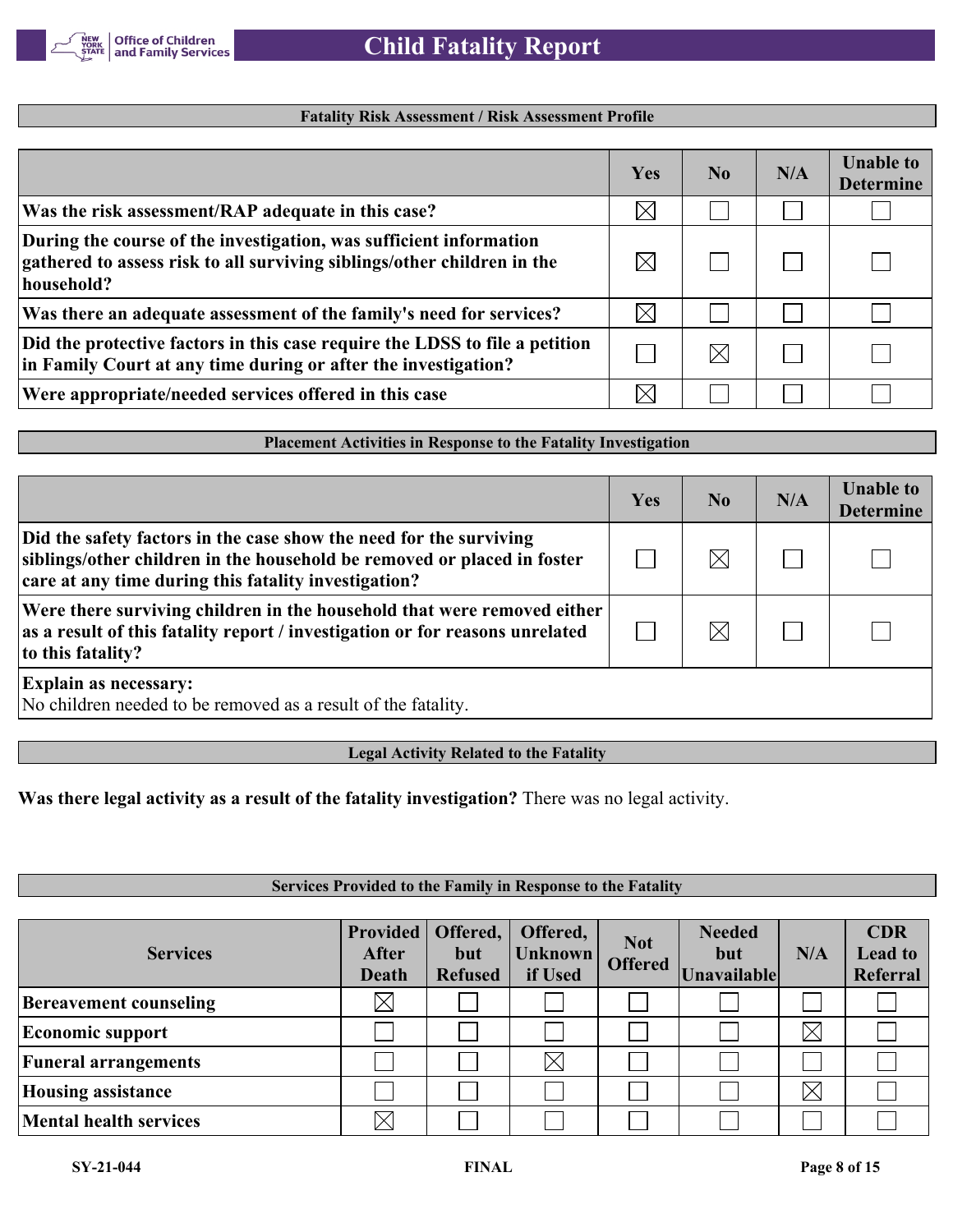| <b>Foster care</b>                          |  |  | $\times$    |  |
|---------------------------------------------|--|--|-------------|--|
| <b>Health care</b>                          |  |  | $\boxtimes$ |  |
| <b>Legal services</b>                       |  |  | $\boxtimes$ |  |
| <b>Family planning</b>                      |  |  | $\boxtimes$ |  |
| <b>Homemaking Services</b>                  |  |  | $\boxtimes$ |  |
| <b>Parenting Skills</b>                     |  |  | $\boxtimes$ |  |
| Domestic Violence Services                  |  |  | $\boxtimes$ |  |
| <b>Early Intervention</b>                   |  |  | $\boxtimes$ |  |
| <b>Alcohol/Substance abuse</b>              |  |  | $\boxtimes$ |  |
| <b>Child Care</b>                           |  |  | $\boxtimes$ |  |
| Intensive case management                   |  |  | $\boxtimes$ |  |
| <b>Family or others as safety resources</b> |  |  | $\boxtimes$ |  |
| Other                                       |  |  | $\times$    |  |

# **Were services provided to siblings or other children in the household to address any immediate needs and support their well-being in response to the fatality?** Yes

**Explain:**

The siblings were engaged in grief counseling at the time of case closure.

# **Were services provided to parent(s) and other care givers to address any immediate needs related to the fatality?** Yes

**Explain:**

The parents were offered and accepted mental health referrals in response to the death.

# **History Prior to the Fatality**

| <b>Child Information</b>                                                             |                |  |  |  |
|--------------------------------------------------------------------------------------|----------------|--|--|--|
|                                                                                      |                |  |  |  |
| Did the child have a history of alleged child abuse/maltreatment?                    | No             |  |  |  |
| Was the child ever placed outside of the home prior to the death?                    | N <sub>o</sub> |  |  |  |
| Were there any siblings ever placed outside of the home prior to this child's death? | No             |  |  |  |
| Was the child acutely ill during the two weeks before death?                         | Yes            |  |  |  |

# **CPS - Investigative History Three Years Prior to the Fatality**

| Date of<br><b>SCR</b><br><b>Report</b> | <b>Alleged</b><br>Victim(s)                                | <b>Alleged</b><br>Perpetrator(s)                 | Allegation(s) | <b>Outcome</b> | <b>Allegation Compliance</b><br>Issue(s) |
|----------------------------------------|------------------------------------------------------------|--------------------------------------------------|---------------|----------------|------------------------------------------|
|                                        | $05/03/2019$ Other Child - OA's Child,<br>Female, 14 Years | Other Adult - OA, Female, Inadequate<br>32 Years | Guardianship  | Substantiated  | Yes                                      |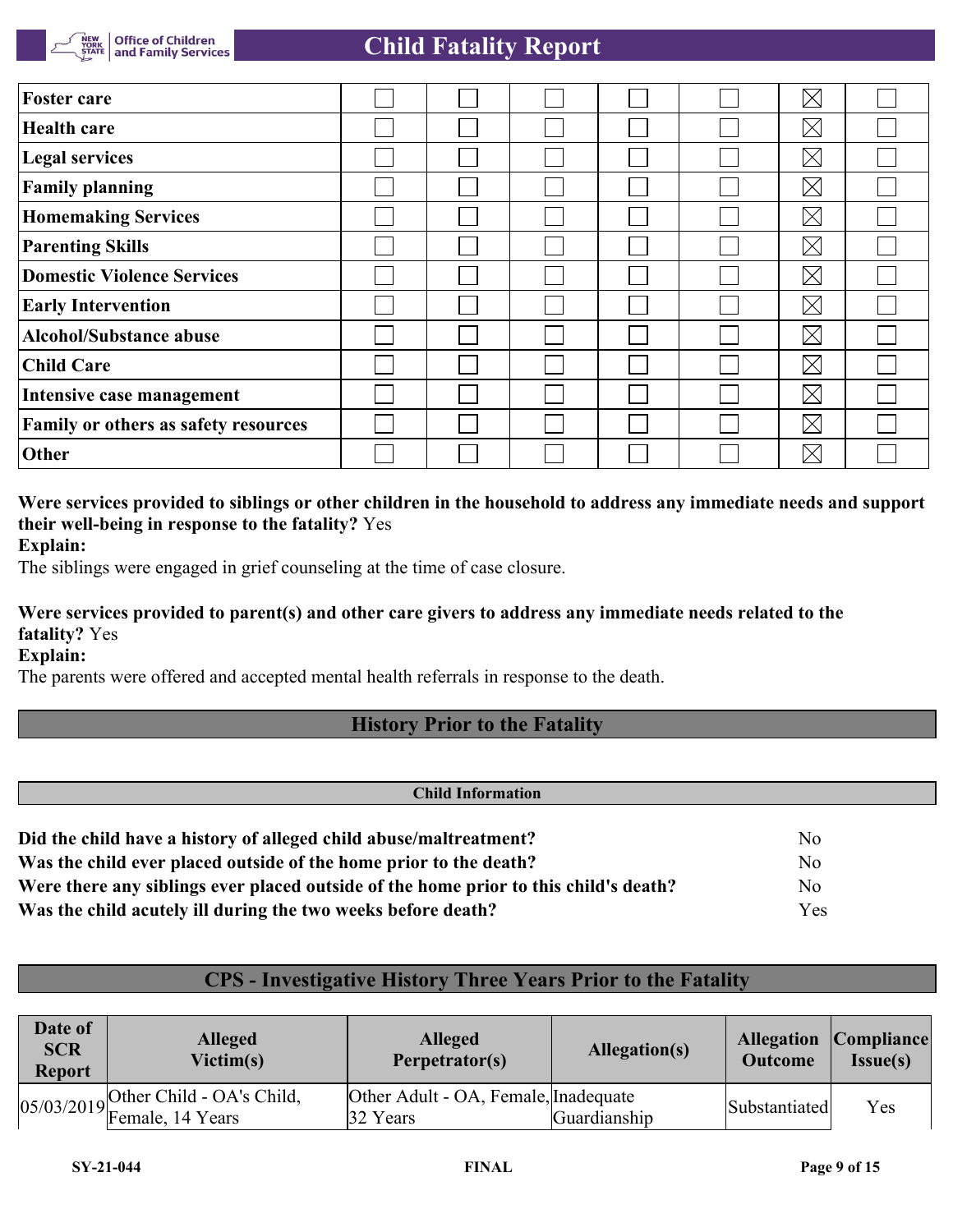

| Other Child - OA's Child,<br>Female, 14 Years | Other Adult - OA, Female, Parents Drug /<br>32 Years | Alcohol Misuse | Substantiatedl |
|-----------------------------------------------|------------------------------------------------------|----------------|----------------|
| Other Child - OA's Child,<br>Male, 13 Years   | Other Adult - OA, Female, Inadequate<br>32 Years     | Guardianship   | Substantiated  |
| Other Child - OA's Child,<br>Male, 13 Years   | Other Adult - OA, Female, Parents Drug /<br>32 Years | Alcohol Misuse | Substantiated  |
| Sibling, Female, 8 Years                      | Other Adult - OA, Female, Inadequate<br>32 Years     | Guardianship   | Substantiated  |
| Sibling, Female, 8 Years                      | Other Adult - OA, Female, Parents Drug /<br>32 Years | Alcohol Misuse | Substantiated  |

# **Report Summary:**

An SCR report alleged on an ongoing basis, the mother (OA) of the sibling misused alcohol to the point of intoxication while the sole caretaker of her children. While intoxicated, OA was physically violent and pushed her 14-year-old child into a wall and threw objects. The sibling locked herself in a bathroom for 45 minutes in order to keep herself safe. On 5/2/19, the 14-year-old child pushed the sibling into a wall and caused the sibling to have a bruise and bump on her head. The sibling experienced pain when moving her head and neck. The OA was aware of the incident but did not provide the sibling with adequate care.

# **Basis for Determination:**

The allegations of Inadequate Guardianship and Parent Drug/Alcohol Misuse were substantiated against the OA. The investigation revealed the OA had alcohol in her home, despite an active court-order barring it. The Investigation Conclusion Narrative did not address the physical violence between the children. It was noted that on 6/4/19, the OA consented to the removal of her older children and they were placed in Foster Care. The sibling remained in the care of the father.

# **OCFS Review Results:**

The investigation was initiated timely, and the source of the report was contacted. Home visits were made, and interviews were conducted. A CPS history check was documented untimely. Notice of Existence letters were provided timely; however, Notice of Indication letters were not provided. Interviews with the family did not encompass overall safety and risk for the children. The record did not reflect attempts to contact the fathers of the OA's older children.

| Are there Required Actions related to the compliance issue(s)? $\boxtimes$ Yes $\;\;\Box$ No |  |
|----------------------------------------------------------------------------------------------|--|
|----------------------------------------------------------------------------------------------|--|

**Issue:**

Timely/Adequate Seven Day Assessment

# **Summary:**

The 7-day Safety Assessment was completed untimely on 5/14/19. Throughout the investigation, the Safety Assessments were completed inaccurately as no Safety Factors were chosen despite significant concerns for the safety of the children.

# **Legal Reference:**

SSL 424(3);18 NYCRR432.2(b)(3)(ii)(c)

# **Action:**

OCDCFS will document and approve all Safety Assessments within the required timeframe and the Safety Assessment will accurately reflect case circumstances.

# **Issue:**

Adequacy of Risk Assessment Profile (RAP)

# **Summary:**

The Risk Assessment Profile was completed inaccurately. The RAP did not reflect the OA's ongoing alcohol misuse, which resulted in court-ordered services and a Preventive Services Case remained open for the concern. The RAP reflected OA prioritizes the children's needs above her own; however, OA was unable to care for her children and they were placed in Foster Care as a result.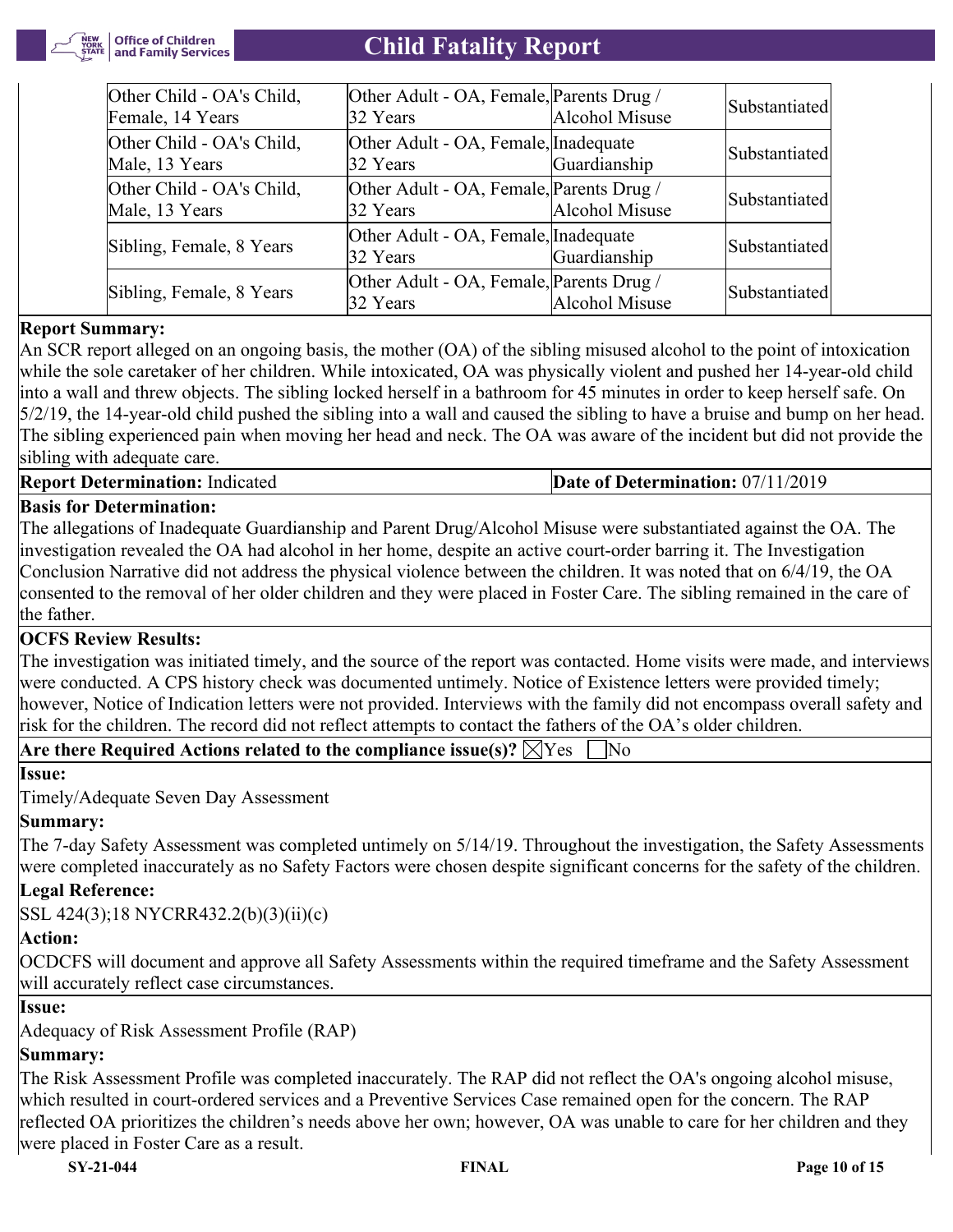

# **Legal Reference:**

18 NYCRR 432.2(d)

# **Action:**

OCDCFS will consider all risk elements identified throughout the course of the investigation and accurately document such elements into the Risk Assessment Profile.

#### **Issue:**

Review of CPS History

#### **Summary:**

A CPS history check was completed untimely on 7/3/19.

#### **Legal Reference:**

18 NYCRR 432.2(b)(3)(i)

# **Action:**

Within 1 business day of a report, OCDCFS must review all SCR records of prior reports, including legally sealed reports, and document such. Within 5 business days, OCDCFS will review its own CPS record(s) that apply to the prior reports, including legally sealed unfounded and family assessment response reports.

#### **Issue:**

Adequacy of face-to-face contacts with the child and/or child's parents or guardians

# **Summary:**

Although the OA, father and children were interviewed, the interviews were allegation focused and did not reflect information regarding overall safety and risk was gathered, including information regarding the mother's ongoing alcohol misuse, which was a contributing factor for the removal of OA's children. The record did not reflect attempts to contact the fathers of OA's older children.

#### **Legal Reference:**

18 NYCRR 432.1 (o)

#### **Action:**

OCDCFS will make face-to-face contacts with a child and/or a child's parents or guardians, or activities with the child and/or the child's parents or guardians, which may include but are not limited to facilitating information gathering and analysis of safety and risk factors and determining the allegations.

#### **Issue:**

Failure to Provide Notice of Indication

# **Summary:**

The record did not reflect Notice of Indication letters were provided to the adults.

# **Legal Reference:**

18 NYCRR 432.2(f)(3)(xi)

# **Action:**

If the report is indicated, OCDCFS must provide a Notice of Indication to each subject and any other adult person(s) named in the report within seven days of the date of determination.

| Date of<br><b>SCR</b><br><b>Report</b> | <b>Alleged</b><br>Victim(s)                              | <b>Alleged</b><br>Perpetrator(s)      | Allegation(s)                    | <b>Allegation</b><br><b>Outcome</b> | <b>Compliance</b><br>$Issue(s)$ |
|----------------------------------------|----------------------------------------------------------|---------------------------------------|----------------------------------|-------------------------------------|---------------------------------|
|                                        | 02/13/2019 Other Child - OA's Child,<br>Female, 14 Years | Other Adult - OA,<br>Female, 32 Years | Inadequate<br>Guardianship       | Unsubstantiated                     | Yes                             |
|                                        | Other Child - OA's Child,<br>Female, 14 Years            | Other Adult - OA,<br>Female, 32 Years | Parents Drug /<br>Alcohol Misuse | Unsubstantiated                     |                                 |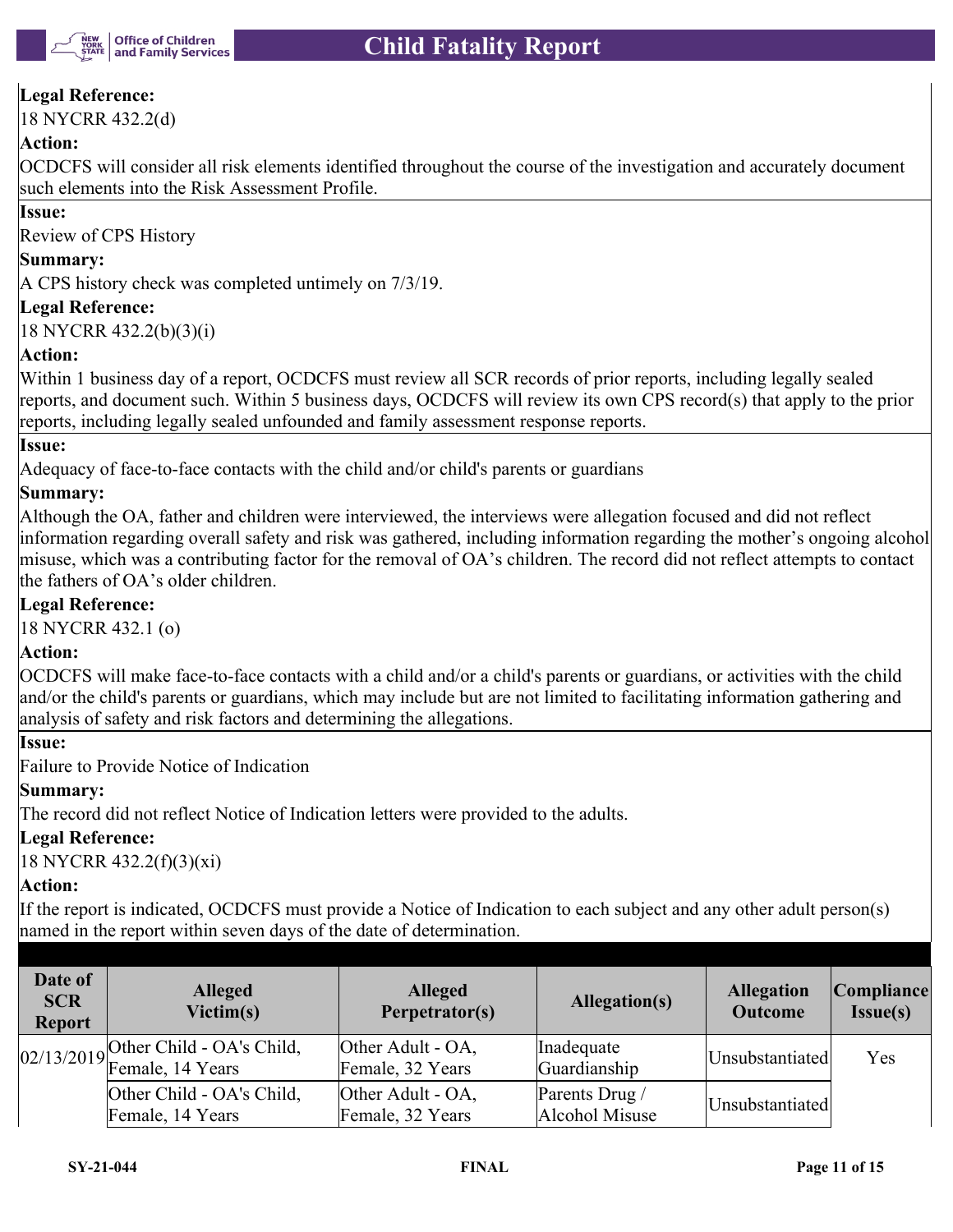

| Other Child - OA's CH, Male, Other Adult - OA,<br>12 Years             | Female, 32 Years                      | Inadequate<br>Guardianship       | Unsubstantiated |
|------------------------------------------------------------------------|---------------------------------------|----------------------------------|-----------------|
| Other Child - OA's CH, Male, Other Adult - OA,<br>$ 12 \text{ Years} $ | Female, 32 Years                      | Parents Drug /<br>Alcohol Misuse | Unsubstantiated |
| Sibling, Female, 8 Years                                               | Other Adult - OA,<br>Female, 32 Years | Inadequate<br>Guardianship       | Unsubstantiated |
| Sibling, Female, 8 Years                                               | Other Adult - OA,<br>Female, 32 Years | Parents Drug /<br>Alcohol Misuse | Unsubstantiated |

#### **Report Summary:**

An SCR report alleged the mother (OA) of the sibling was drunk while caring for her children. The OA brought different men into the home and engaged in sexual intercourse with the men and was exposing the children to sexual noises. The SCR report was subsequent to a report received on  $11/19/18$ .

#### **Report Determination:** Unfounded **Date of Determination:** 03/01/2019

# **Basis for Determination:**

The allegations of Parent Drug/Alcohol Misuse and Inadequate Guardianship were unsubstantiated against the OA. The Investigation Conclusion Narrative stated the allegations were investigated in the case dated 11/19/18; however, did not include a basis for determination.

#### **OCFS Review Results:**

The investigation was initiated timely, and the source of the report was contacted. A CPS history check was documented, and Notice of Existence letters were provided timely. Home visits were made, and interviews were conducted with the family. With exception of the father, the record did not reflect attempts to engage the fathers of the OA's other children. The investigation was conducted concurrently with an SCR report dated 11/19/18; however, the allegation determinations were contradictory. The Investigation Conclusion Narrative did not reflect a basis for determination.

|  | Are there Required Actions related to the compliance issue(s)? $\boxtimes$ Yes $\quad \Box$ No |  |  |  |
|--|------------------------------------------------------------------------------------------------|--|--|--|
|--|------------------------------------------------------------------------------------------------|--|--|--|

# **Issue:**

Appropriateness of allegation determination

#### **Summary:**

Although OCDFCS investigated the allegations from the 11/19/18 report and the 2/13/19 report concurrently, the allegations were substantiated in the SCR report dated 11/19/18 and were unsubstantiated in the 2/13/19 SCR report despite consistent information gathered during the investigations.

#### **Legal Reference:**

FCA 1012 (e) & (f);18 NYCRR 432.2(b)(3)(iv)

#### **Action:**

OCDCFS will refer to the CPS Program Manual when determining the appropriateness of allegations and will consult with the Syracuse Regional Office if further guidance is needed.

# **Issue:**

Adequacy of face-to-face contacts with the child and/or child's parents or guardians

#### **Summary:**

Although Notice of Existence letters were mailed to the fathers of the OA's children, with exception of the father of the subject child and then 8-year-old sibling, the record did not reflect attempts to contact them regarding the SCR report.

#### **Legal Reference:**

18 NYCRR 432.1 (o)

# **Action:**

OCDCFS will make casework contacts per the following regulation: Casework contacts mean face-to-face contacts with a child and/or a child's parents or guardians, or activities with the child and/or the child's parents or guardians, which may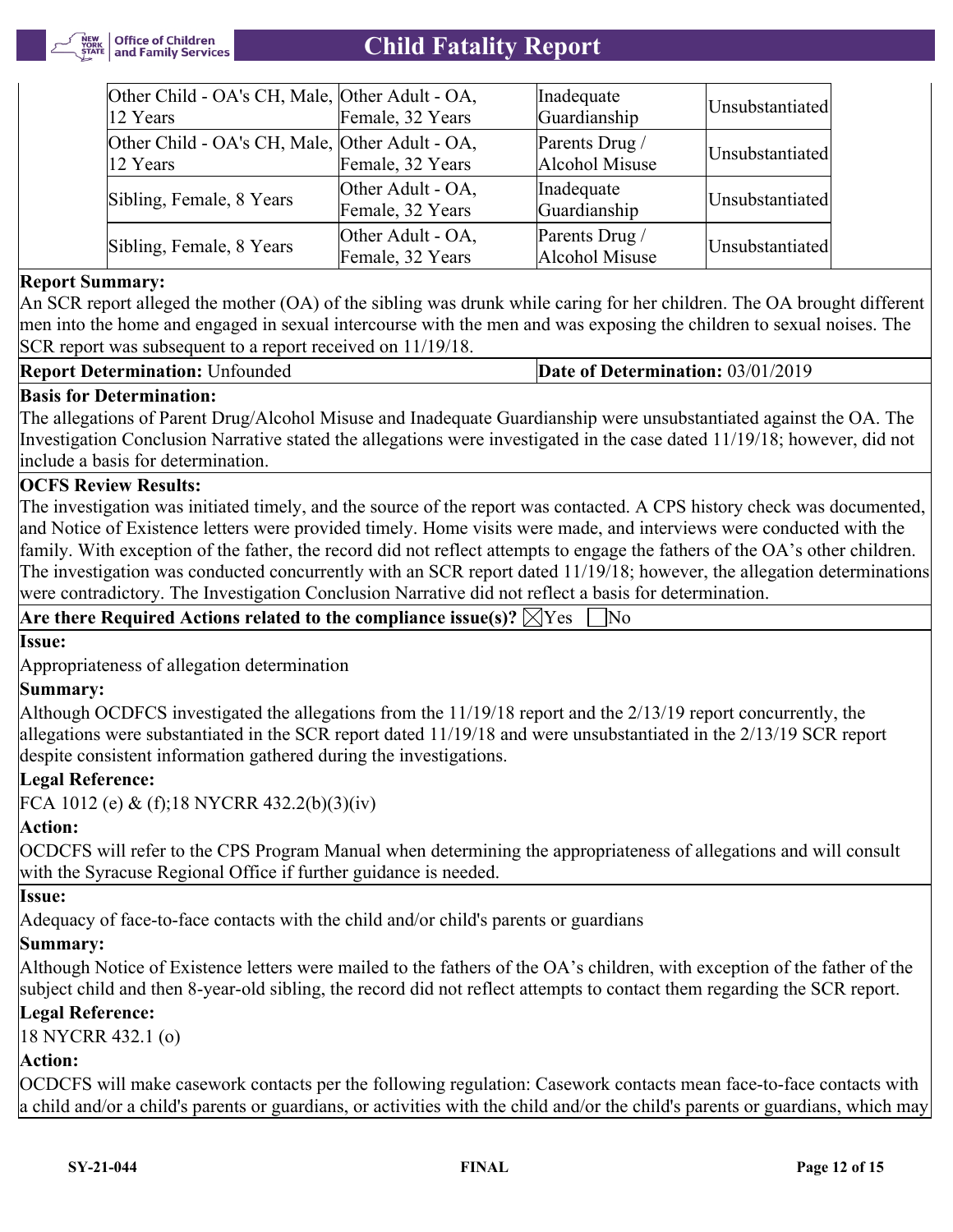include but are not limited to facilitating information gathering and analysis of safety and risk factors and determining the allegations.

| Date of<br><b>SCR</b><br><b>Report</b> | <b>Alleged</b><br>Victim(s)                    | <b>Alleged</b><br>Perpetrator(s)                                                 | Allegation(s)                    | <b>Allegation</b><br><b>Outcome</b> | Compliance <br>I <sub>ssue(s)</sub> |
|----------------------------------------|------------------------------------------------|----------------------------------------------------------------------------------|----------------------------------|-------------------------------------|-------------------------------------|
|                                        | $11/19/2018$ $\boxed{\text{Female, 17 Years}}$ | Other Child - OA's 17yo CH, Other Adult - Mother of 10yo<br>SS, Female, 31 Years | Inadequate<br>Guardianship       | Substantiated                       | Yes                                 |
|                                        | Female, 17 Years                               | Other Child - OA's 17yo CH, Other Adult - Mother of 10yo<br>SS, Female, 31 Years | Parents Drug /<br>Alcohol Misuse | Substantiated                       |                                     |
|                                        | Sibling, Female, 8 Years                       | Other Adult - Mother of 10yo<br>SS, Female, 31 Years                             | Inadequate<br>Guardianship       | Substantiated                       |                                     |
|                                        | Sibling, Female, 8 Years                       | Other Adult - Mother of 10yo<br>SS, Female, 31 Years                             | Parents Drug /<br>Alcohol Misuse | Substantiated                       |                                     |
|                                        | Other Child - OA's Child,<br>Male, 12 Years    | Other Adult - Mother of 10yo<br>SS, Female, 31 Years                             | Inadequate<br>Guardianship       | Substantiated                       |                                     |
|                                        | Other Child - OA's Child,<br>Male, 12 Years    | Other Adult - Mother of 10yo<br>SS, Female, 31 Years                             | Parents Drug /<br>Alcohol Misuse | Substantiated                       |                                     |

# **Report Summary:**

An SCR report alleged the OA was drunk and out of control. She yelled and woke up her children. The sibling went into the bathroom to get away. The children wanted to go to a neighbor's home, but the OA blocked them from leaving. The OA pushed her child into a wall and the OA's boyfriend helped the children leave. The OA promised to stop drinking but continued to do so. A subsequent report was received on 2/13/19 alleging the OA engaged in sexual activity while she was drunk and caring for the children.

**Report Determination:** Indicated **Date of Determination: 02/22/2019** 

#### **Basis for Determination:**

The OA was intoxicated and had a physical altercation with her boyfriend in the presence of the children. There was credible evidence the sibling locked herself in the bathroom while the OA attempted to break in the door. One of the other children called a neighbor for help. The OA was belligerent and attempted to block one of the children from leaving the home. The children reported the OA frequently misused alcohol and made the children feel uncomfortable. A Neglect Petition was filed against the mother and an OP was put into place regarding her alcohol misuse. The OA's visitation with the sibling was reduced and the she began exclusively residing with the father.

#### **OCFS Review Results:**

The investigation was initiated timely, a CPS history check was documented, and the source was contacted. Home visits were made and interviews with the family and collaterals were thorough. Safety Assessments were completed accurately; however, the 7-day Safety Assessment was completed untimely. Written notice of the SCR report was provided untimely, and the record did not reflect Notice of Indication letters were provided. Referrals for addiction services were made for the mother. A Services case was opened to monitor the family and the OA's addiction. The sibling was not listed on the Preventive Services Case.

|  | Are there Required Actions related to the compliance issue(s)? $\boxtimes$ Yes $\Box$ No |  |  |  |  |  |
|--|------------------------------------------------------------------------------------------|--|--|--|--|--|
|--|------------------------------------------------------------------------------------------|--|--|--|--|--|

# **Issue:**

Timely/Adequate Seven Day Assessment

#### **Summary:**

The 7-day Safety Assessment was completed untimely on 12/6/18.

# **Legal Reference:**

SSL 424(3);18 NYCRR432.2(b)(3)(ii)(c)

#### **Action:**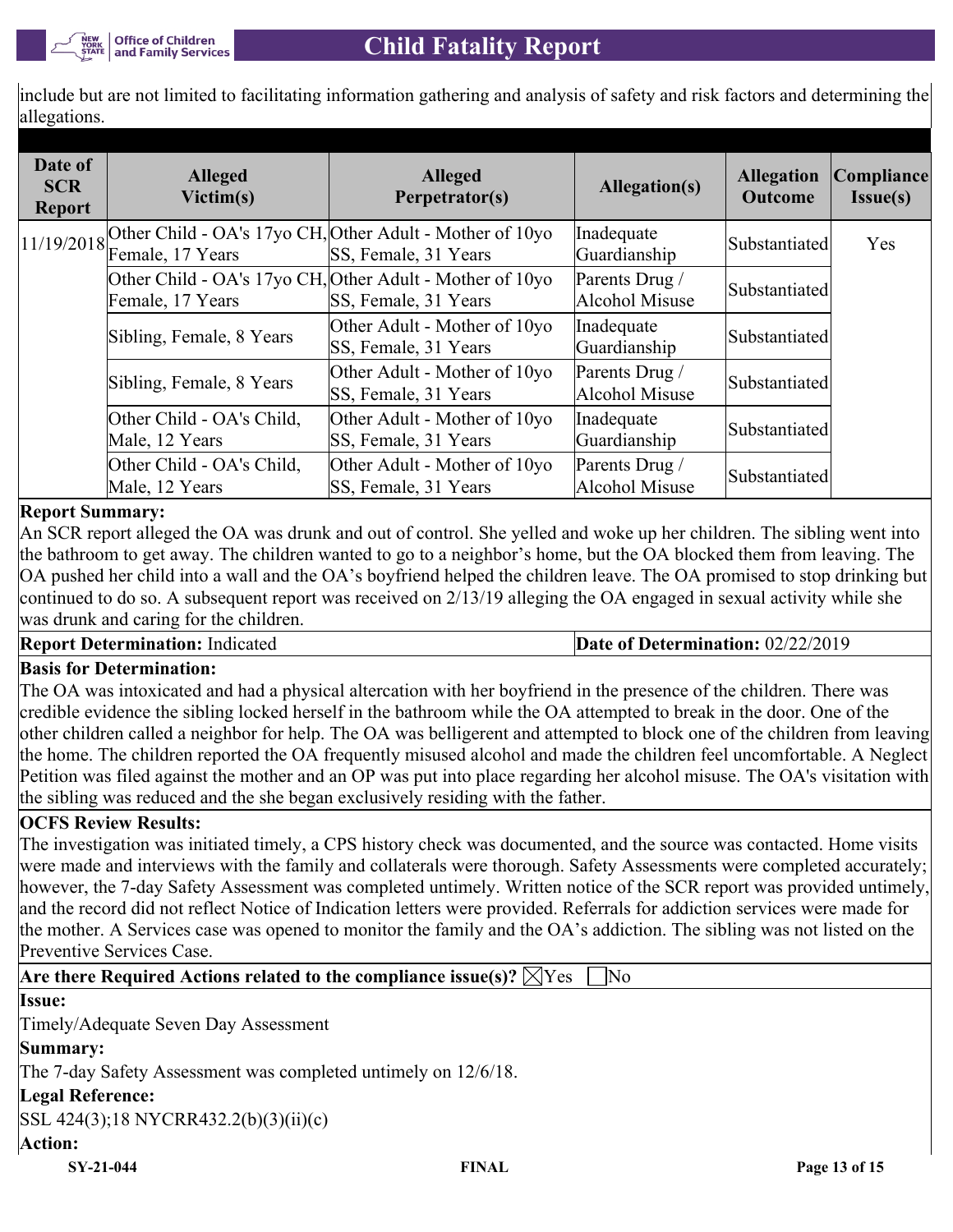

#### OCDCFS will document and approve all Safety Assessments within the required timeframes.

#### **Issue:**

Failure to Provide Notice of Indication

# **Summary:**

The record did not reflect Notice of Indication letters were provided to the adults.

# **Legal Reference:**

18 NYCRR 432.2(f)(3)(xi)

# **Action:**

If the report is indicated, OCDCFS must provide a Notice of Indication to each subject and any other adult person(s) named in the report within seven days of the date of determination.

# **Issue:**

Failure to provide notice of report

# **Summary:**

Notice of Existence letters were provided untimely on 12/3/18.

# **Legal Reference:**

18 NYCRR 432.2(b)(3)(ii)(f)

# **Action:**

OCDCFS will mail or deliver notification letters to subject(s), parent(s) and other adults named in the report within the first seven days following the receipt of the report.

**CPS - Investigative History More Than Three Years Prior to the Fatality**

11/3/14- 1/12/15 The BM of the 10yo SS (OA) was UnSub for IG and PD/AM of the 10yo SS and her two other children.

9/5/15- 9/30/15 OA was Sub for IG and PD/AM of the 10yo SS and her two other children.

1/6/17- 3/8/17 OA was UnSub for IG for the 10yo SS and her two other children.

8/31/17- 9/20/17 OA was UnSub for IG and PD/AM of the 10yo SS and her two other children.

1/14/18- 2/21/18 OA was UnSub for IG, LS, and PD/AM of the 10yo SS and her two other children.

**Known CPS History Outside of NYS**

There is no known CPS history outside of New York.

#### **Legal History Within Three Years Prior to the Fatality**

|                          | Was there any legal activity within three years prior to the fatality investigation? |               |
|--------------------------|--------------------------------------------------------------------------------------|---------------|
| $\boxtimes$ Family Court | Criminal Court                                                                       | $\vert$ Order |

of Protection